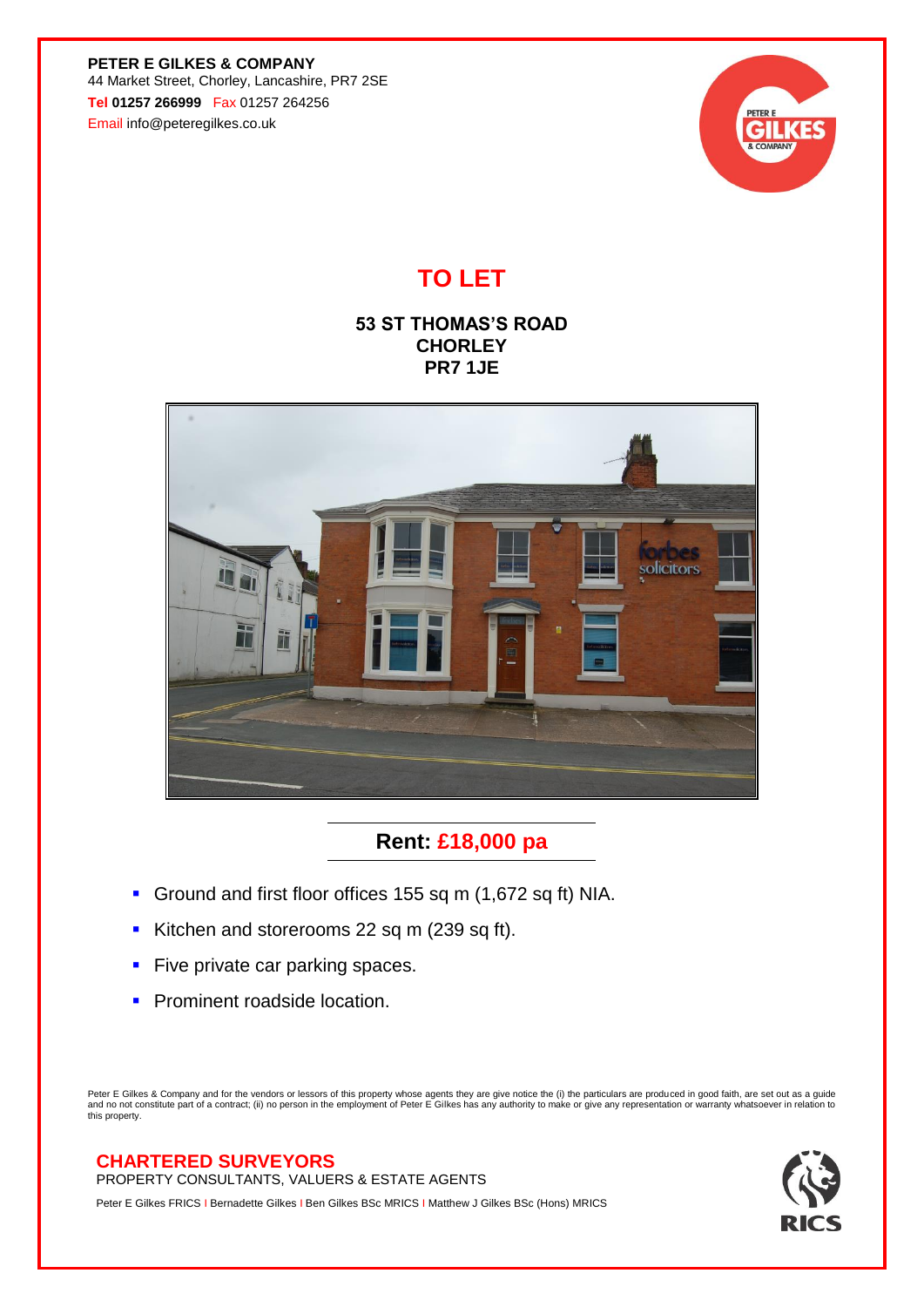**Description:** Occupying a prominent main road position within the Professional District of Chorley Town Centre the building has been refurbished to a high standard to provide a pleasant working environment.

There is a car park to the front which provides five spaces.

**Location:** Proceeding into Chorley Town Centre from Southport Road, leading into St Thomas's Road the property is approximately 50m on the right hand side.

#### **Accommodation: Ground Floor**

*(all sizes are approx)* Vestibule Entrance

Reception 4m x 8.2m (13'1 x13'7) plus bay window.



Office 1 5.3m x 4.1m (17'3 x 13'4). Office 2 4.95m x 2.5m plus 1.9m x 2.55m (16'2 x 8'2 plus 6'2 x 8'3). Boardroom 3.3m x 7.2m (10'8 x 23'6).

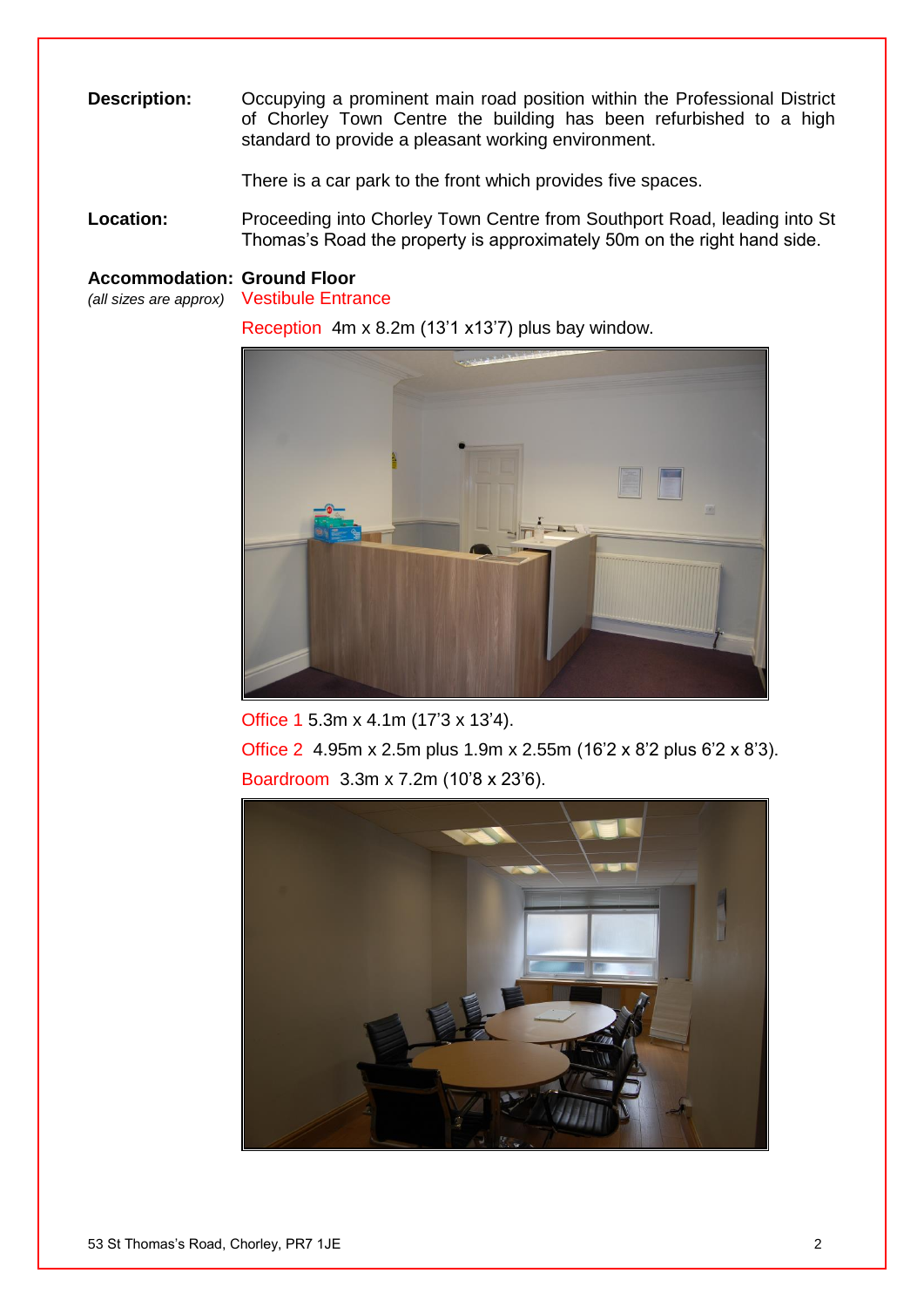#### Meeting Room 3.5m x 2.6m (11'4 x 8'5).



Storeroom 1.3m x 2.5m (4'2 x 8'2).

## **First Floor** Office 3 5m x 4.1m (16'4 x 13'4). Office 4 4.1m x 4.85m (13'4 x 15'9) plus bay window. Male and Female WC Kitchen 2.2m x 2.3m (7'2 x 7'5). Office 5 10.65m x 2.5m (34'9 x 8'2).



Server Room 3m.x 3.2m (9'8 x 10'4).

**Outside:** Private car parking to the front forecourt providing five spaces.